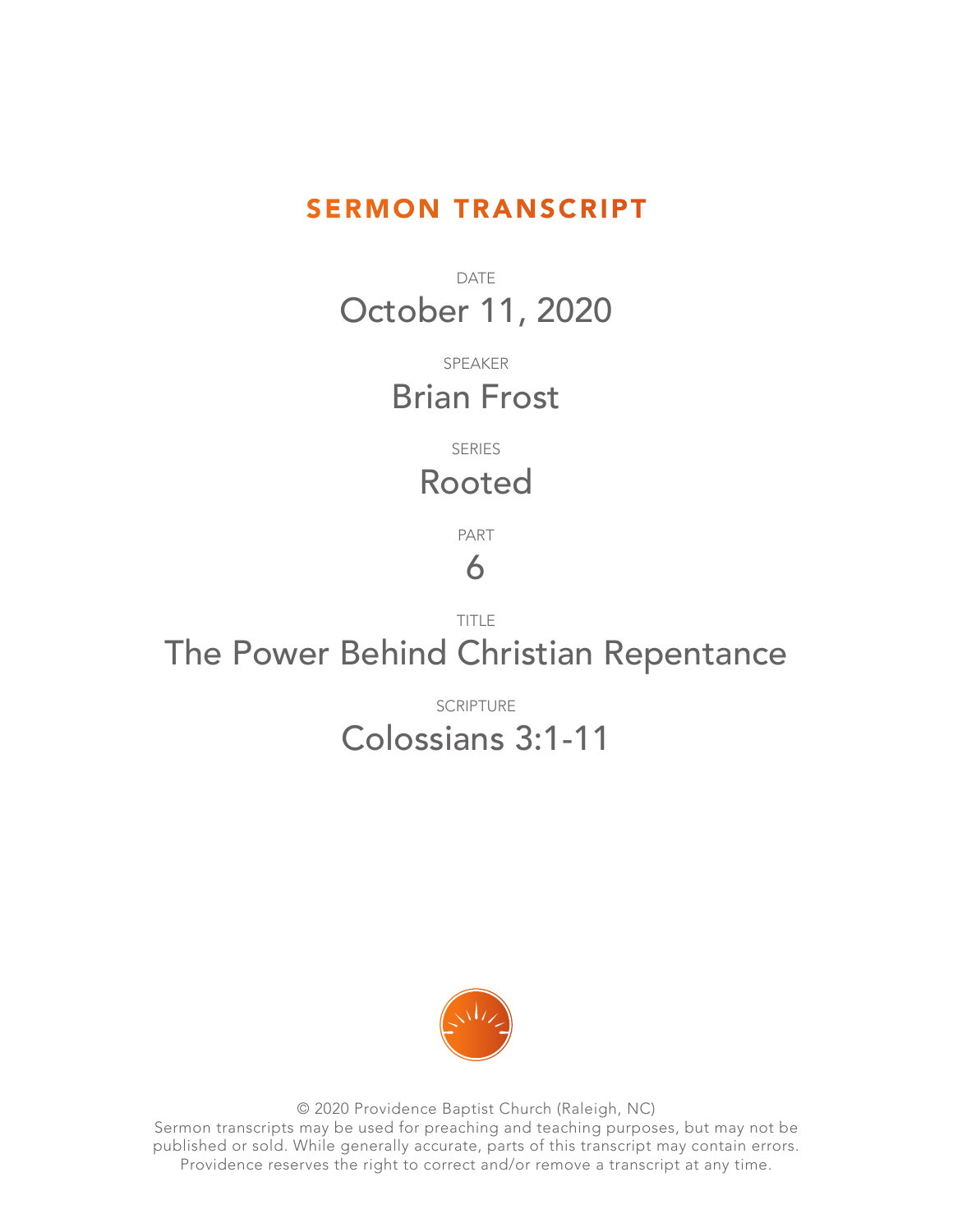In your Bible, if you want to look with me to the third chapter of the book of Colossians. If you're new of us, we've been just working verse by verse through this little book in the New Testament and we happen to be up to chapter one.

And we're going to read ... On the screen it says 1 to 11 and we're going to read 1 to 11. The sermon was actually written for 1 to 11, but I've proven twice that I can't get to the third point, and so we're only going to talk this Sunday by the first 10 verses, and we'll pick up verse 11 at the beginning of next week.

But what he really talks about here is something that's really important for us, and yet for many of us in the room, it's a word that we don't ... It's not appealing it's the word repentance. You hear the word repentance and it even feels heavy, it feels sad, it feels remorse, and judgment, and conviction.

But the word isn't necessarily one that you put on the wall with your house as that warm greeting for folks when they walk in. And yet what we find within the scriptures is that repentance is actually the pathway to joy and to the restoration of refreshment in our soul that God has given, that he has secured, and he secured it through his own son's blood. It's an amazing gift and yet it's something that we don't necessarily like to talk about.

In 1517, a man named Martin Luther he looked around at the world and he saw the landscape of the church and he became so convinced, and convicted, and grieved over the corruption that he saw within the church that he sat down with a piece of paper and he began to write out, and he wrote down 95 sentences; we know them as 95 theses. And these sentences, each one of them, was intended to identify something that he saw was out of place when you open up the Bible and says, "That does look like this and that doesn't look like this."

And then what he did, because he was quite a man of courage, is he took that sheet of paper that he wrote all of these sentences down on any he walked down to the church. And the doors of the church for wooden and he took out a hammer and nail and he nailed that thing to the church. It began the Reformation.

And what's interesting is you could ask well, "What came first?" One of them had to be number one right? And so which one was the first theses? What was the great injustice, what was the great corruption that he saw within the world?

And he talks about a lot of them, a lot of them dealt with the Pope assuming authority over the scriptures, they dealt with the priesthood and how corrupt they were. But there was a lot of them that deal with something called the selling of indulgences. And what that ... Basically we don't use the word indulgence that way anymore, we think of indulgence as like a chocolate cake or something.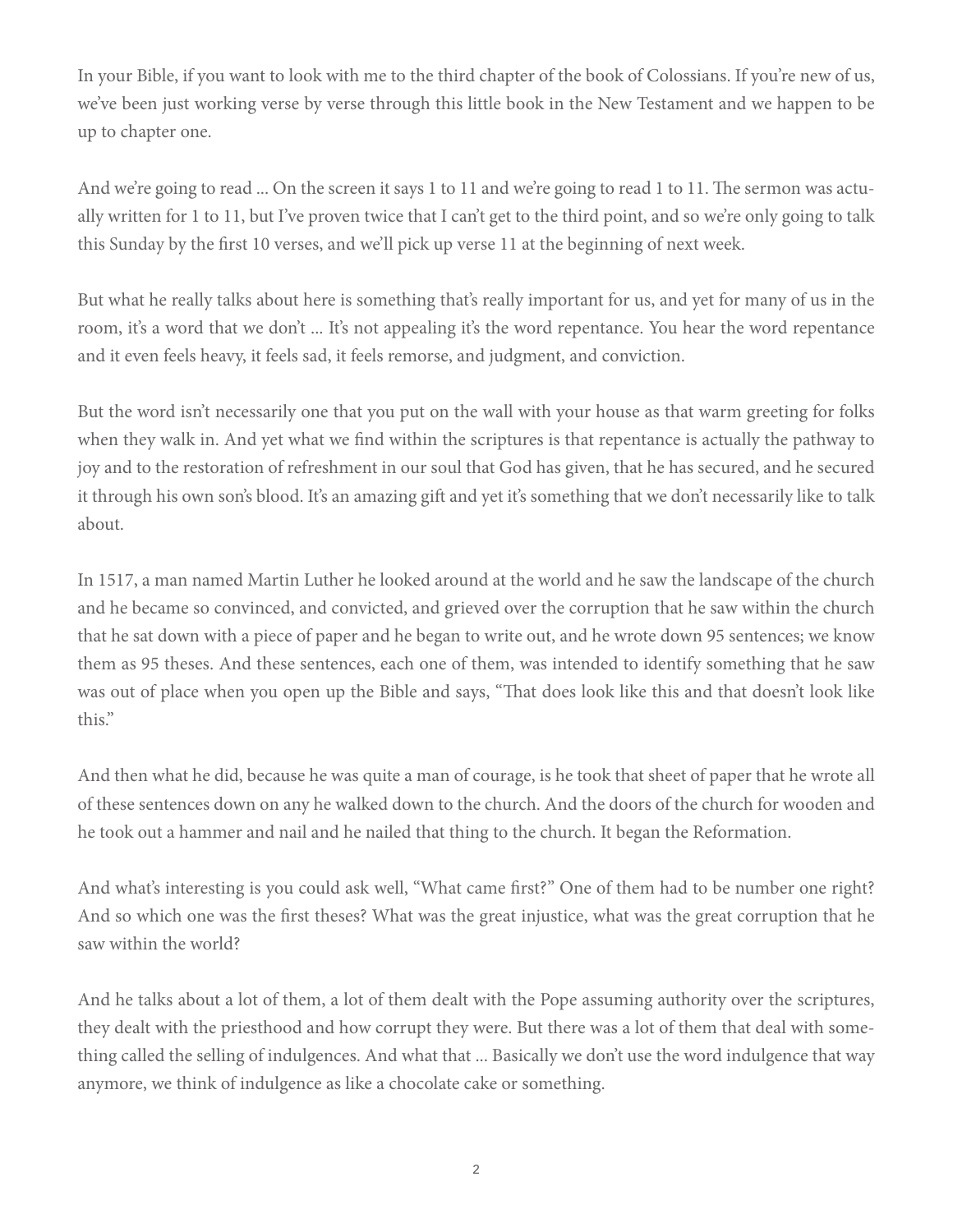But the selling of indulgences was actually ... It was certificates that the church had made and they made it a commodity. And what they were selling for money ... And so you could give the church money and they would give you a certificate, and the certificate was an amount of grace. And they promised people around the world that if you had enough grace that God will let you go to heaven.

He became so overwhelmed by the gospel that he saw within the New Testament that Jesus Christ came and he paid the penalty for us that by trusting in him alone so we're saved by his grace through faith in his son. That he looked at that he said, "That is going to be absolutely tragic for generations to come." You thought maybe that would be first, but that wasn't first either. Do you know what he put first?

What he put first was something that actually indicted his own life. He was aware that he too was a sinful man needing the grace of God. And so the very first thing that he said was this. He says, "When our Lord and Master Jesus Christ said, 'Repent.'" Which was the first word of his first little sermon. Says that, "He willed the entire life of believers to be one of repentance."

Now we can hardly imagine, "What do you mean the entire life?" Because we have relegated repentance, because it's such a heavy word, to the big sins in life. Like when you really blow it, you need to repent, "I should probably, I don't know, light a candle or throw some ashes up in the air, and wear some sackcloth. And now this is a big deal so I need to repent."

But what the Bible says is repentance is simply turning away from sin and to God; it's turning. And so it happens every single day that we find anything in our life, an attitude or behavior that's inconsistent with Christ. Let me show you what the Bible says about repentance so that we can define it accurately.

In Acts 3:19-20 it says, "Repent then and turn back that your sins may be blotted out, the times of refreshing may come from the presence of the Lord." Now just notice this verse for a second. He says, "Repent." And then he tells us what he means by repent; it means to turn back to turn around.

There's a sin in your life, you're moving in this direction, I need to turn. And he says ... And there's two amazing things that take place through a life of repentance. Just imagine how blessed a life it would be if your life was perpetually marked by your sins being blotted out and your soul being full of refreshment. That's a different definition isn't it?

Go, "Well yeah, now that makes your repentance sound really good." It does. But this verse tells us something that's so critically important when it comes to repentance that many of us miss. We hear the word repent and it means the turn, and so we just think, "Okay I need to turn from my sin." But sometimes we don't necessarily know where to turn.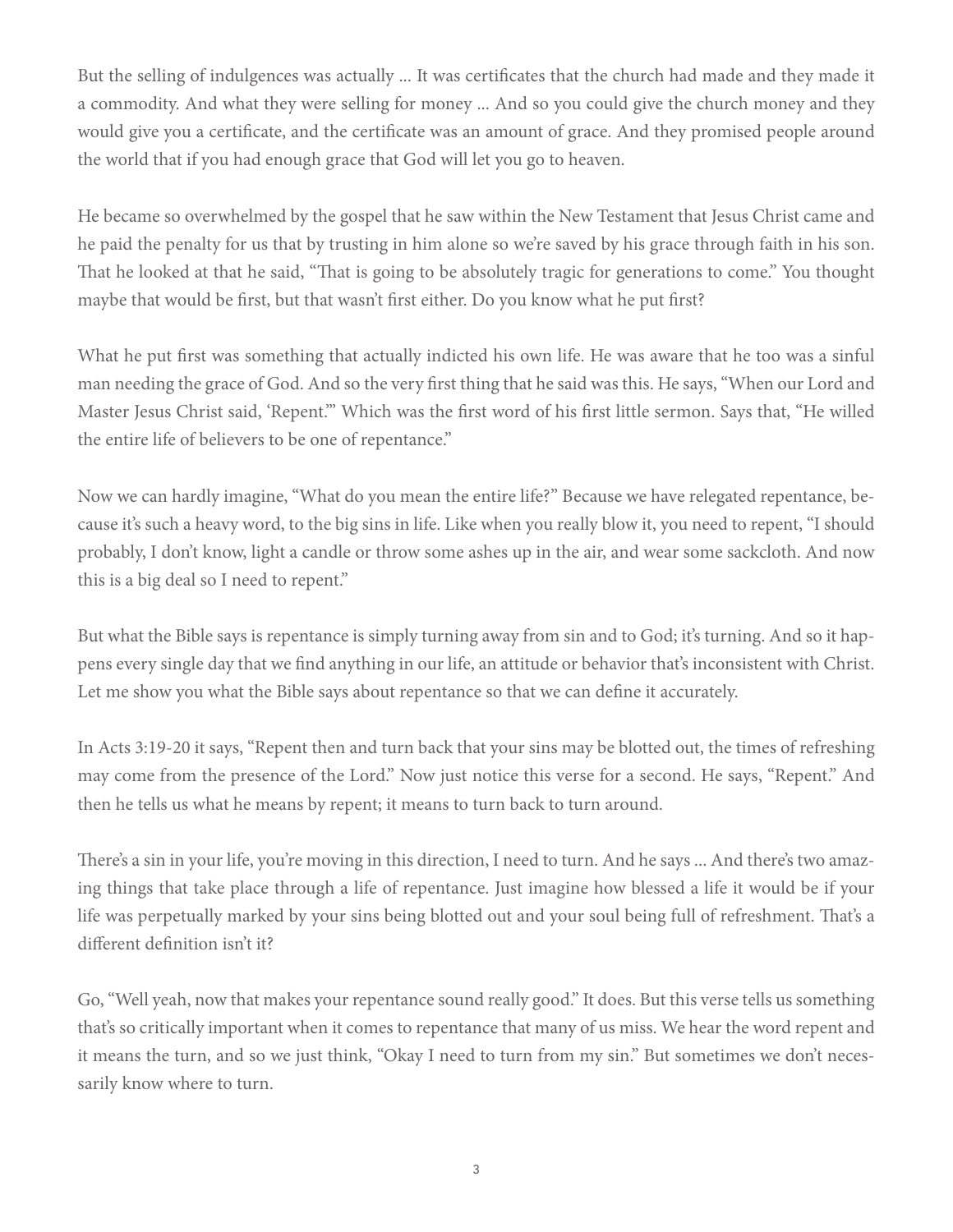And so sometimes what we do is we turn to one sin and we just turn to a less culturally sensitive sin. Or sometimes we leave the pornography and we just move to self righteousness. We leave whatever it is that's so, "I don't want that in my life." And we just move to something else that's actually not the source.

And this is why this word from ... This is so important, this is where we're returning; it's the presence of the Lord. In other words, if our repentance is only a wallowing around in shame and we never actually draw near to the Lord, it's not repentance.

And this is why this is so critically important you see, because what we're learning here is the repentance, then, is the only path to a refreshed soul. But what we also know that repentance is it's the only escape from the inevitable moral collapse that will take place if we don't repent.

You see, you and I we see public figures, we see pastors, or leaders, or politicians, or teachers, or coaches, or people and suddenly they have this moral fall, this moral collapse. And we look at that and because we don't see under the soil that we go, "Man can you believe that person did that?"

And if God in that very moment would answer your question he would say, "Actually yes I did see this coming. For a long time I've seen the erosion taking place under the soil that is there simply because over a long period of time, I have seen in this person a hospitality and a refusal to repent to escalating sense."

In other words, this person became very comfortable with a level one level of lust. And they stopped defining it, and they were hospitable to it, and they didn't repent of it. And so what happened was eventually it moved to a level two level of lust, and then three and four; no one else can see it, but God sees all of it.

And you see Paul when he's writing the Colossians what he's doing ... When it gets to chapter three, he's concerned. You see he knows that we are the people of Christ, we're the Christians. Which means that people make evaluations about Christ's value and his worth on the basis of what they see in us.

And so he knows that Christ's glory is at stake, he knows that the joy of these believers in Colossae and future generations of believers, including us in Providence, is at stake. But he also knows something else is at stake and that is is that when we have a moral fall because of erosion, he knows that there are people in our life that are close to us that are even leaning upon us: children, friends, relationships, parents, neighbors that are all close to us, and he knows that what's also at stake is the safety of people who are near us.

And knowing that is the case, what Paul does is he marches next in his letter to the Colossians by unpacking for us a life of repentance. What does it look like and what does God make available so that it's possible for us? And before I pray and then I'm going to read, I'm asking you for the good of your joy, your future, and the joy of people that you care about and love in your life, I know that there are people right now in this room that if you continue in your path of escalating sin, it will not only destroy you and shame you, but it will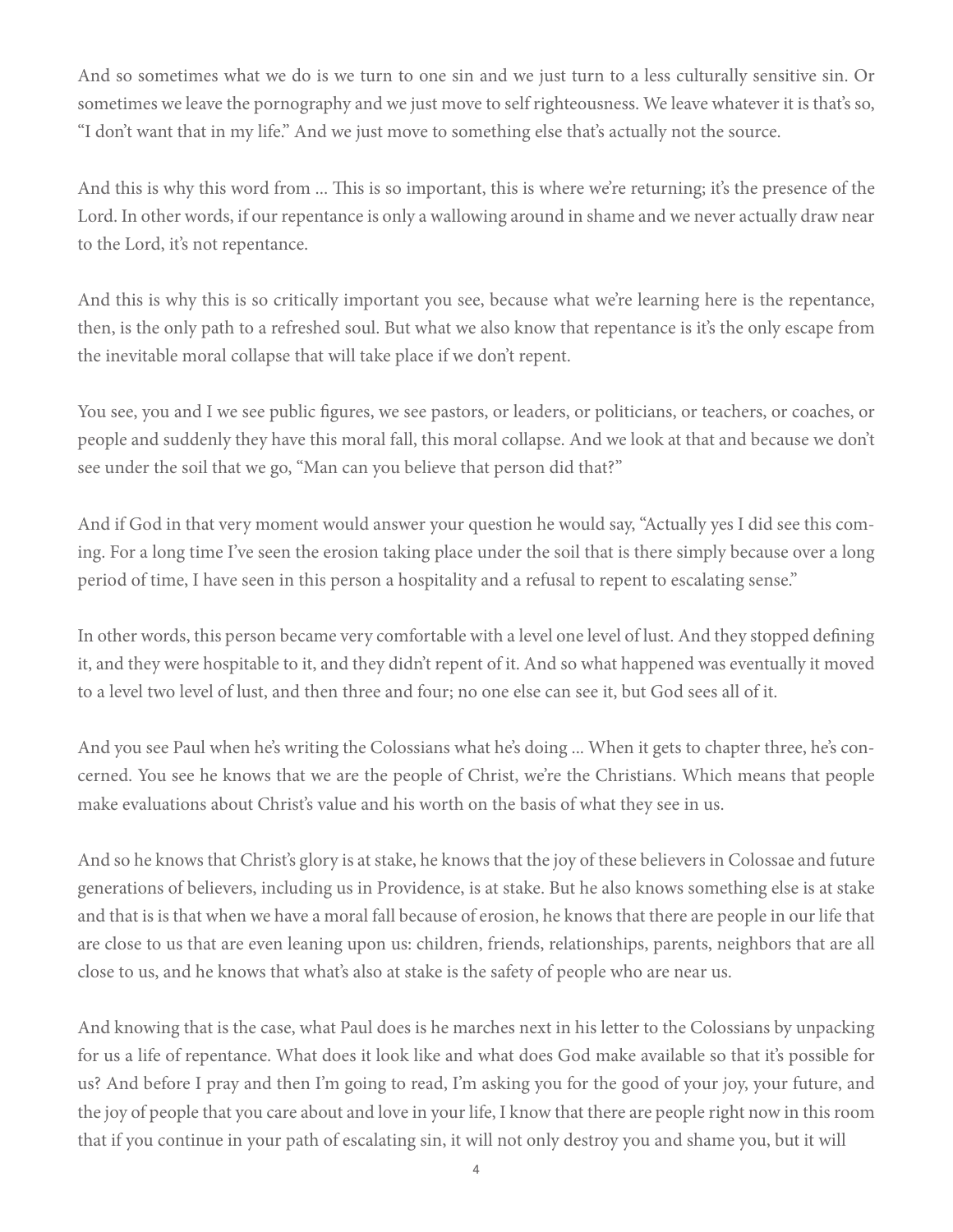destroy people in your wake.

No one ever thinks it's them. We all say, "Somebody else could do that, but never me." This is an invitation for us to see that something is personally at stake in our life that no sin, no sin's allowed to sleep on the couch of our life. It all has to go.

And some of you I know you're listening to me, I've been here 23 years so I know many stories at Providence. And I know that many of your stories, some of your stories it involves somebody in your life who had a significant eruption, a significant collapse and so you know how significant this is. So let me pray for us.

Father in heaven I ask according to your mercy that you would give us eyes to see and hearts to understand the truth of your word. Incline our hearts today to repent because of your kindness. And I pray this in Jesus name, amen.

Starting in verse one Paul writes, "If then you've been raised with Christ, seek the things that are above where Christ is seated at the right hand of God. Set your minds on things above not on things that are on the earth for you have died, and your life is hidden with Christ in God. When Christ who is your life appears then you also will appear with him and glory. Put to death, therefore, what is earthly in you: sexual immorality, impurity, passion, evil desire and covetousness which is idolatry.

On account of these things, the wrath of God is coming. In these you too once walked when you were living in them, but now you must put them all away: anger, wrath, malice, slander, and obscene talk from your mouth. Do not lie to one another seeing that you have put off the old self with its practices and have put on the new self which is being renewed in knowledge after the image of its creator. Here there is not Greek and Jew, circumcised and uncircumcised, barbarian, Scythian, slave, free but Christ is all and in all."

So what does God do? What does God provide that allows us to live a life of repentance so that we can face perpetual refreshment within our soul? The first thing he does is he calls us to set our mind on Christ, to set our mind on Christ.

Now some of you you play baseball, if you don't maybe you've seen baseball; most of us sort of know baseball. But if you don't let me explain just something so critical to this illustration. Okay when you play baseball, you get a hit, you got to go to first base. And you're like, "We get it." Maybe somebody doesn't.

And then you go to first base, you got to go to second, then third, but the goal is to get home, the goal is to get home. And so once you get a hit, once the ball hits the bat and you start running, you become in danger of becoming out. You begin running, you make it to first base ... If this is first base and second's there, third's there, home's there every base runner ... There's other things to consider in the process, but when you get on base, the one thing that you have emblazoned in your mind, in your consciousness, in your heart, in your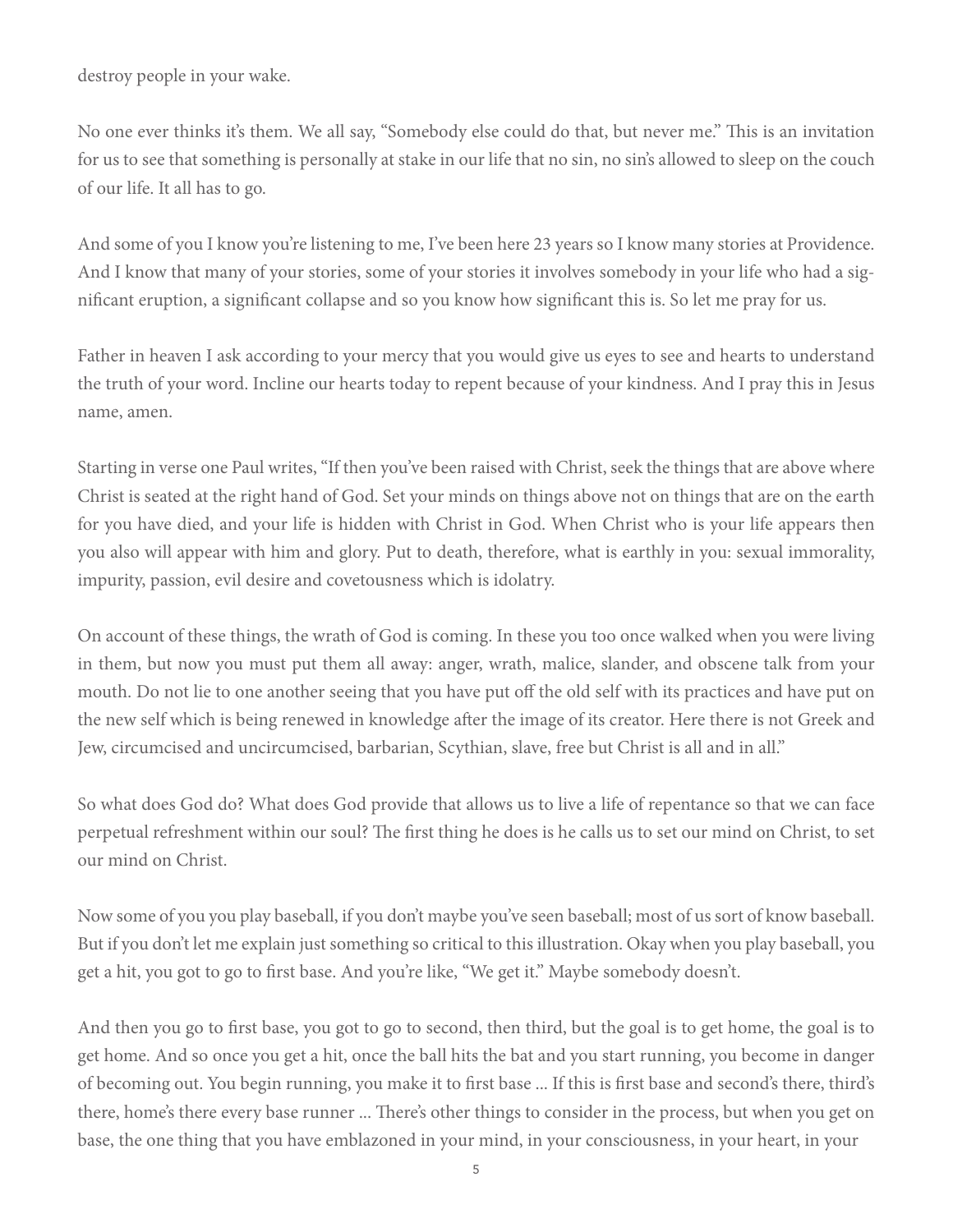motivation is home, "I got to find home plate. I have to go to second and through third in order to get there, but that is my goal." And everybody on your team is trying to help you get there.

In baseball, you have to keep your eyes, when you're on the bases, on home plate. Repentance requires a moral home plate. When you're living, there has to be a place of safety, a place of accomplishment, a place where this is the goal, this is where I'm moving towards.

When it comes to a life of repentance, there has to be a fixed reference point for morality, an absolute truth they will never change, it'll never shift, they will never modify. And when it comes to morality, that fixed point is Christ. And therefore notice what he says, in verse one he says, "If then you've been raised with Christ." Now you notice the if, he introduces a condition and this becomes really important.

You see some of you who are here today in the room and some of you who are at home you're listening and you've yet to trust Jesus Christ; that's what it means to be raised with Christ. In chapter 2:12 he says, "That we were raised with Christ when we put our faith in Jesus Christ because God rose him from the dead."

And so what he's doing in the book is this, he writes two chapters to tell us that God loved us so much that he sent his son to die for us. That when he rose from the dead, it was a declaration not only of his authority, but also a declaration from God the Father saying, "His blood atones, it covers, it forgives everyone's sin." It's sufficient to heal us, "I accept his blood as payment for your sin."

Do you see what happens is this, is the ... So for two chapters he says, "For everybody who trusts in Jesus Christ, Christ comes and actually lives within us." His love is within us, his power, his wisdom is within us. And then what he's going to do in chapter three and four is he gives a vision for life that only takes place if the gospel is true and if Christ is living in our heart.

So he's going to talk about mission and purpose of life, he's going to talk about relationships, he's going to talk about the home, he's going to talk about sexuality, he's going to talk about character, and he's going to talk about repentance. All of this is possible if. In other words if you have yet to trust Jesus Christ, you can listen to chapter three and four, and we hope that you will, and you can see a vision for life that is absolutely possible for you.

But if you have yet to trust Jesus Christ, I beg you to study chapter one and two because nothing that you're going to find in three and four is possible for you without Christ in you, the hope of glory. And so he says, "If then you've been raised with Christ, seek the things that are above where Christ is seated at the right hand of God."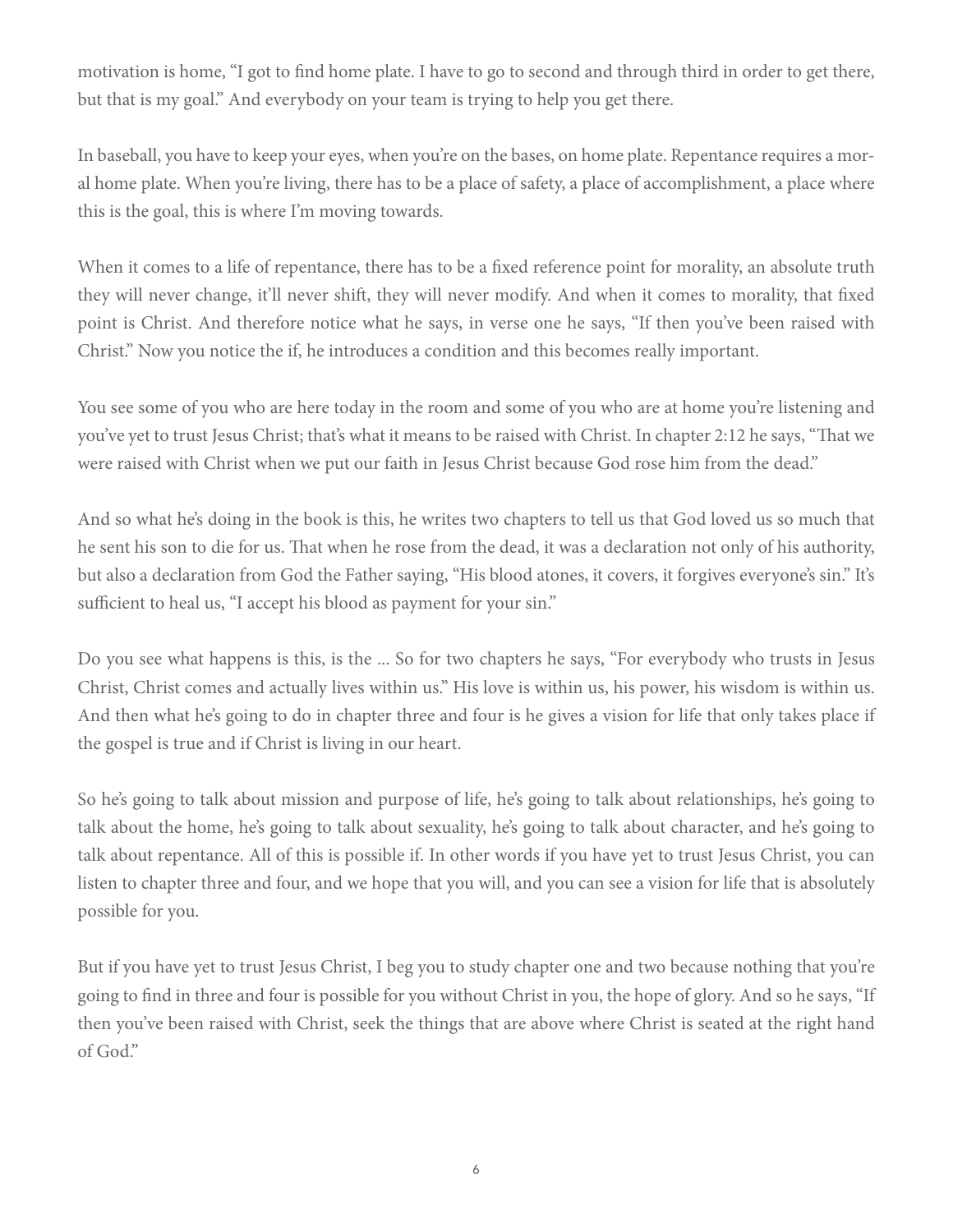The word seek in the Bible is equivalent to our word prioritize; something has to be first in our life. In other words what he's saying is, "Prioritize home base." You know you can learn a lot from pets. We have a dog, his name is Champ, let me show you Champ, this is Champ.

And this is his little place. So he's got a back porch and back of that there's woods, he has a little door he can kind of go through, and his food and water, he's got a bed; I mean, that's Champ's home. And Champ, every now and then, he comes in and he hangs out with the family, he's got a little place inside the house also. But the fact is he's an active dog, he loves to run, the squirrels and deer, all kinds of stuff in the back.

And so he makes his life, he just goes through his entire day, and he does something, and then he returns here, and he looks in and he's like, "Hey what's going on in there?" And then he does something else, he eats something and then he looks. He drinks something and he looks, he goes and chases something and then he comes back and looks.

You can learn a lot from a dog because that's exactly what Paul is saying here. He's saying that, "Jesus Christ our eternal prophet the one who speaks to us, our priest, the mediator that brings us to God and our eternal king who has authority over our life is in heaven and, therefore, pay attention. Whatever it is that you're doing come back to home base and look. Pay attention, and seek, and prioritize things that are above and not things that are on the earth."

You say, "Well how? How then do we seek things that are above?" And he tells us how in the next verse which is the next verb, and it's verse two. He says this, "How do you seek, you set." You set your mind. This is actually one Greek word, it means think. When we, "Think on things that are above and not on things that are on the earth." What he's saying is this, "You got to think regularly." For a life of repentance to be your daily life, you have to keep thinking about heaven. You have to keep thinking about Jesus, you have to keep imagining home plate.

You see this isn't the first time that Paul has introduced the importance of our thoughts. In Philippians to a church in Philippi he writes this, he says, "Whatever is true." He says, "Whatever is honorable, whatever is just." He goes on and he says, "And if anything is pure." And then he lists several others I just didn't put up them up here, "If any is excellent, praiseworthy." He says, "Then think about such things."

Now let me ask you something. You look around this world today, even the best of things that are on the earth, and what qualifies? What's perpetually true, perpetually just, perpetually pure, and honorable, excellent, praiseworthy? What qualifies?

Well in Psalm chapter 19 I believe Paul, this is what he meant. I think Paul was actually saying ... Psalm 19 says, "The law of the Lord is perfect. And the testimony of the Lord is sure, and the precepts of the Lord are right, and the commandment of the Lord is pure."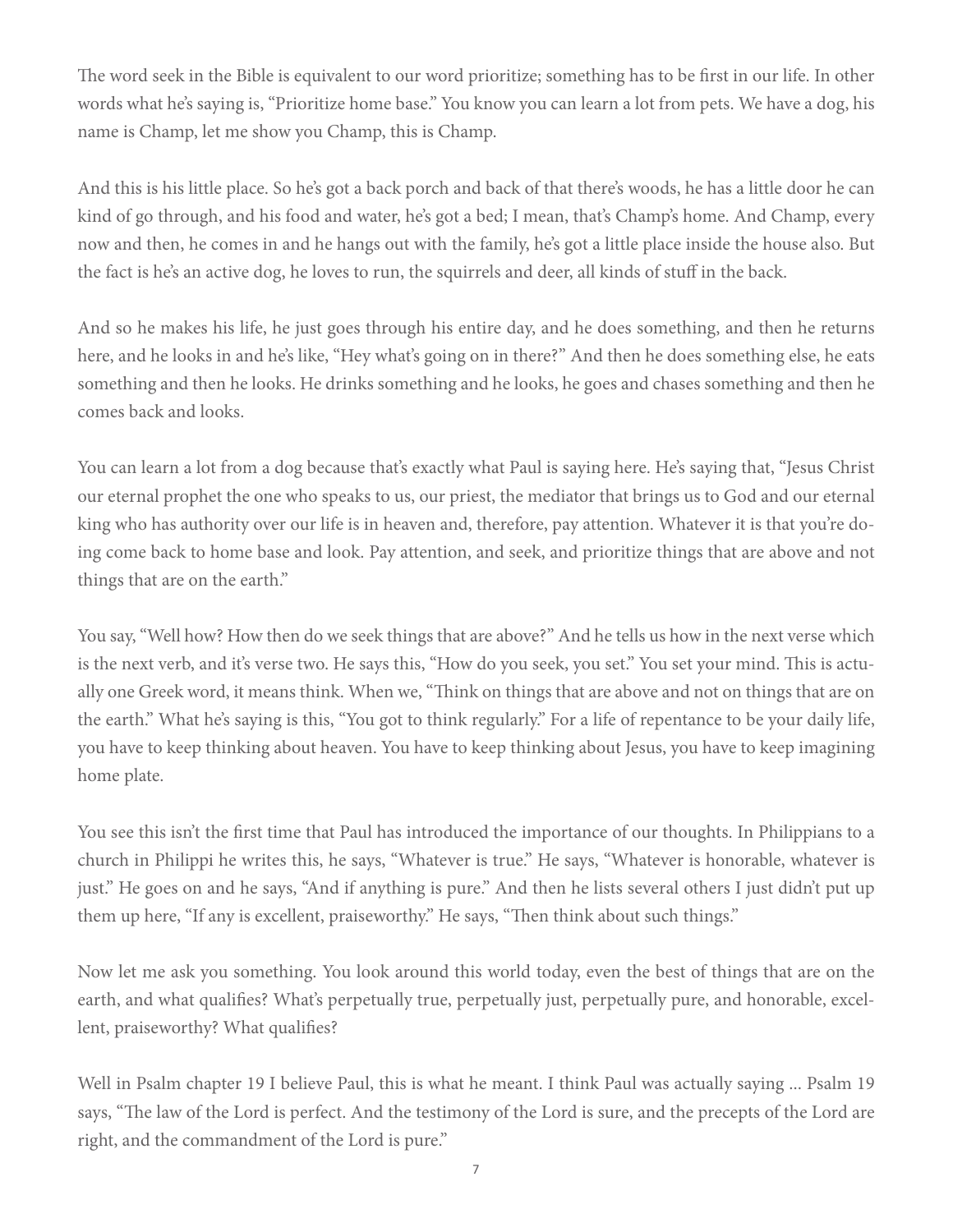In each of these, it's a parallel of these amazing attributes of what we're supposed to be thinking about and what the Word of God is. In other words, what Paul was saying is this, "The way that we seek the things are above is we set our mind on the word of God where we can admire Jesus Christ, and defer to his authority, and soak up his wisdom, and repent when we are not conforming ourselves to him instead when we're conforming ourselves to the world."

Let me show you how this works. God Almighty in his grace, he's the the eternal king; he's the king of kings and Lord of lords. Before there was any kings and lords he was still the king. The Bible says, "In the beginning God." He was there, he's always been there; he's just God. And he is stationery, he is home plate, he never moves, he never shifts like the shadows.

And in his vast love, he decided to create a place called the earth that would be habitable for humanity. He would create humanity, the only part of his created order in his image, that we can have a relationship with him. We could know him, and talk to him, and hear from him, respond to him.

And the Bible says during this period of time where before there was any sin in the world, that this was a time that was marked by absolute peace and purpose. It was the majestic time in terms of personal relationships, in terms of work and creativity. And then a Bible says that man sinned against God.

And when we sinned against God what happened is we distanced ourselves from the Lord, we moved further away from him. Our relationship was severed and, therefore, all of the goodness and being near the Lord we lost. And as a result of that, life became marred by things like insecurity, and shame, and guilt, frustration, and personal strife with one another eventually leading to death.

And so God in his vast love for us, the Bible says, "While we were still sinning, God Almighty he demonstrated his love by sending Christ to die for us." And his son, Jesus Christ, came the eternal Christ, our Creator, the God of all. He took on flesh and he came to this earth and after living a righteous life, he went to a cross and there he paid for our sin.

In order to mediate between God and man and for all of those in the world that would trust in him, they could come back to a relationship with him. And that's exactly what happened is the message of the gospel that he died and rose again, it started to go out and people begin to believe.

And what was amazing is as we think of the cross as a symbol of Jesus Christ, the Bible says, "That for everyone who has trusted Christ." He says, "That they're marked by a crucified life where we follow him and take up our cross." Where we now are restored. We live in the world and yet we're not of the world, and we are now in relationship with God Almighty.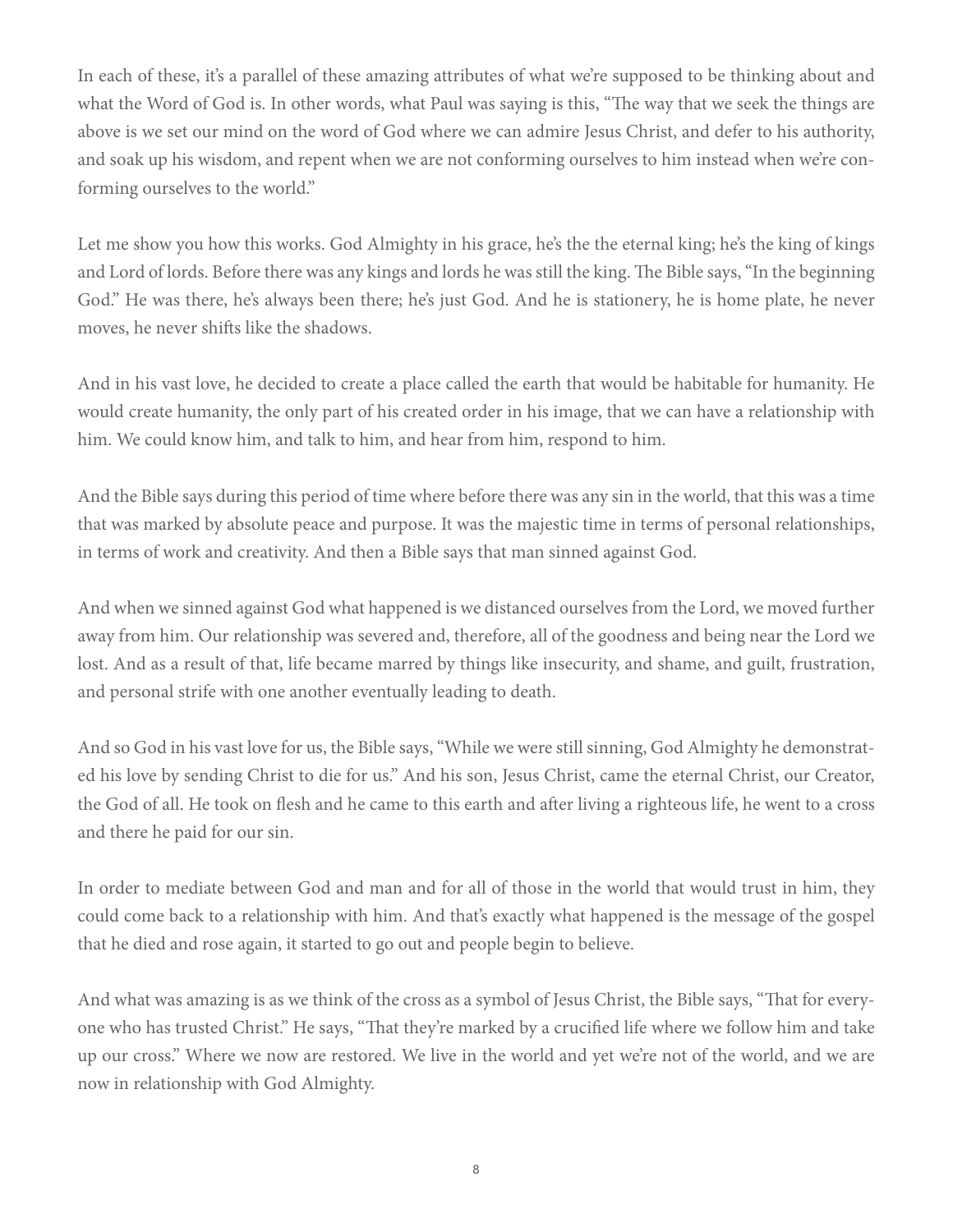But this is what happens over a period of time, because people continue to sin and are creative in it, is the world and cultures, they continue to drift further and further away from the Lord in rebellion. That's why, even in America, and in every other culture ... You can study any culture in the history of the world and what you find is this, is that at one point in time, if that culture had some kind of God ethic, some kind of, "Hey the Bible is true." Even people within the culture there was a social makeup, a fabric of acceptable behavior that even unbelievers they said, "You know what? That's probably a better way. Let's not lie, let's tell the truth, let's not get drunk, let's be sober." There's something about it that even culture were like, "Hey, this is a better way."

But here's what happens, the culture continues to drift. And what happens is we have to make a decision, and the decision always comes down to who are we conforming to? And you know who you're conformed to by looking at who's your home plate. And what happens is the church moves.

You see any time Christians are called to be holy as he is holy, but we live in a culture that's drifting away from the Lord, to be holy as he is holy we'll, over time, look more strange to the world. And because we don't like to be viewed as strange, we kind of look for that moral equilibrium between God and culture.

We're like, "All right, it's kind of a fluid thing and so I think we'll just ... If culture's moved that far, we'll only move this far." Now we're still holy, we're still different and yet ... Or the the world doesn't think that we bark at the moon. And so we're sort of in between. Right?

But what happens is this is over a period of time ... And this is exactly what's happened in our culture, is today what happens is the church of Jesus Christ, believers in Christ, because we've kept our eyes off of heaven, and off of Christ, and have conformed to the world, is that our behavior is actually the same as the unbelieving culture was 50 years ago. We're no different because we're taking our cue from living halfway between a moral holy God and an immoral culture that's constantly moving.

Don't you see that if we, as a people, do not look to the Bible and we don't look to Christ, a life of repentance will not be ours. And if a life of repentance is not ours, than a life of moral collapse, and a life where soul refreshment is missing will be our lot in life.

Why should we do this? Well he tells us in verse three and four. Look what he says, "For you've died and your life is hidden with Christ in God. When Christ who is your life appears then you will also appear with him in glory." He says, "Look here's four attributes, your whole life is wrapped up in dying with Christ and being hidden." That means our identity is in Jesus, our righteousness is in Jesus, our purpose for living is in Jesus. He's going to appear one day and when he does, we're going to appear with him in glory. He's saying, "Jesus is everything to us as believers."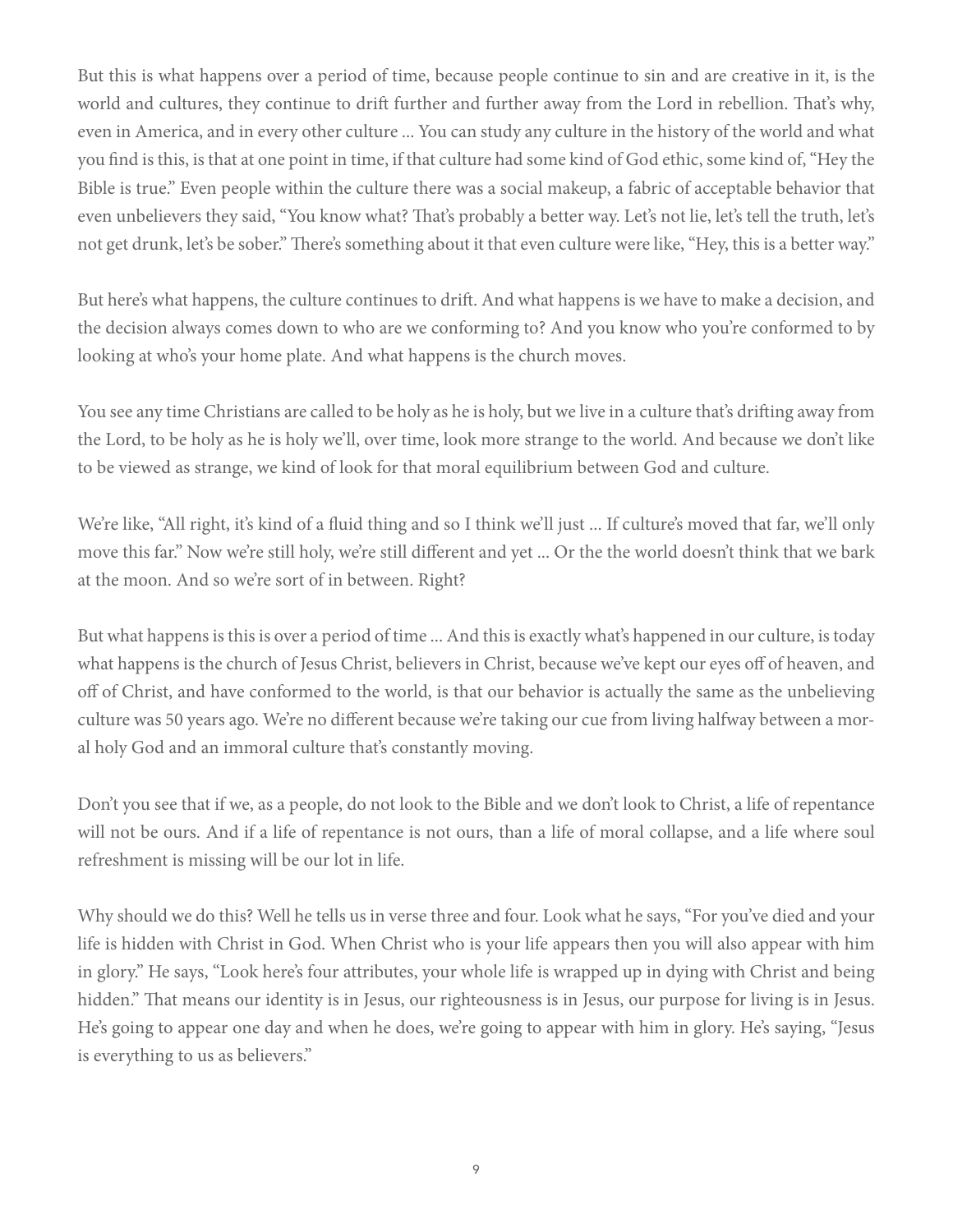And so let me encourage you and us, let's invest time thinking on God's word. Let's read the Bible, and let's pray over what we read, and let's discuss with one another what we're reading. Romans 12:2 says that, "Do not be conformed to this world, but be transformed by the renewal of your mind." In other words a life of repentance leans on the word of God to renew a picture of home plate every day. So where are you looking?

The second thing that he does ... And we're only going to get to this one is that God calls us to turn from anything inconsistent with Christ. He calls us to turn, or repent, from anything inconsistent with Christ. We all know that if we want to have a beautiful garden, then the weeds have to die. And if you want to have a beautiful life, then your sin must die. Which is why in verse five he says, "Put to death what is earthly in you."

You know I don't know why, but this year, we've had three copperheads, separate times, in our garage this summer. And I had options of what to do with them. I could hide them, because my wife, Tabitha, she's not too crazy about them. So I could just pick them up and slide them underneath the workbench. She can't see them, I can't see them, it's all cool; you can hide it.

I could justify it. I mean, God has created them, they got these unique unbelievable pattern on their back. I mean it really is ... If you're not freaked out by them, you look at them it's like it really is amazing design that God is woven within the back of a snake. I could justify it being there.

I could also dance with it. I could pick it up, and dance around the garage, and say, "This is my snake." And throw him back under to hide him. Or we can do what we did and that's relocate them. We relocated some of them over there, and some of them over there; we killed the snake. That's what you do with the copperhead in your garage, you kill it.

And what Paul is saying is this, is that when we find behavior or attitudes that are inconsistent with Christ, we're not to hide our sin, we're not to justify our sin, we're not to dance with our sin, we're to kill our sin. And he has two different lists, in verse five he lists sins of twisted love, verses eight and nine, he lists sins of twisted hate.

So in verse five, notice what he says. He says, "Put to death what is earthly in you." And then he starts listing some of them. Now look at this: sexual immorality. The Bible says the sex has been designed by God for a husband and wife in the covenant of marriage, and it's when it's used outside of that for any reason, he calls it sexual immorality.

But you know what? There's a lot of people who have sex with one another who aren't married, they don't hate each other. They may love each other, dating one another, living together. He says but what happens is when your love becomes twisted, it's when we use something that God has created in times, and places, and in ways that he's not ordained he says, "Now all of a sudden it's twisted love, its sexual morality, impurity."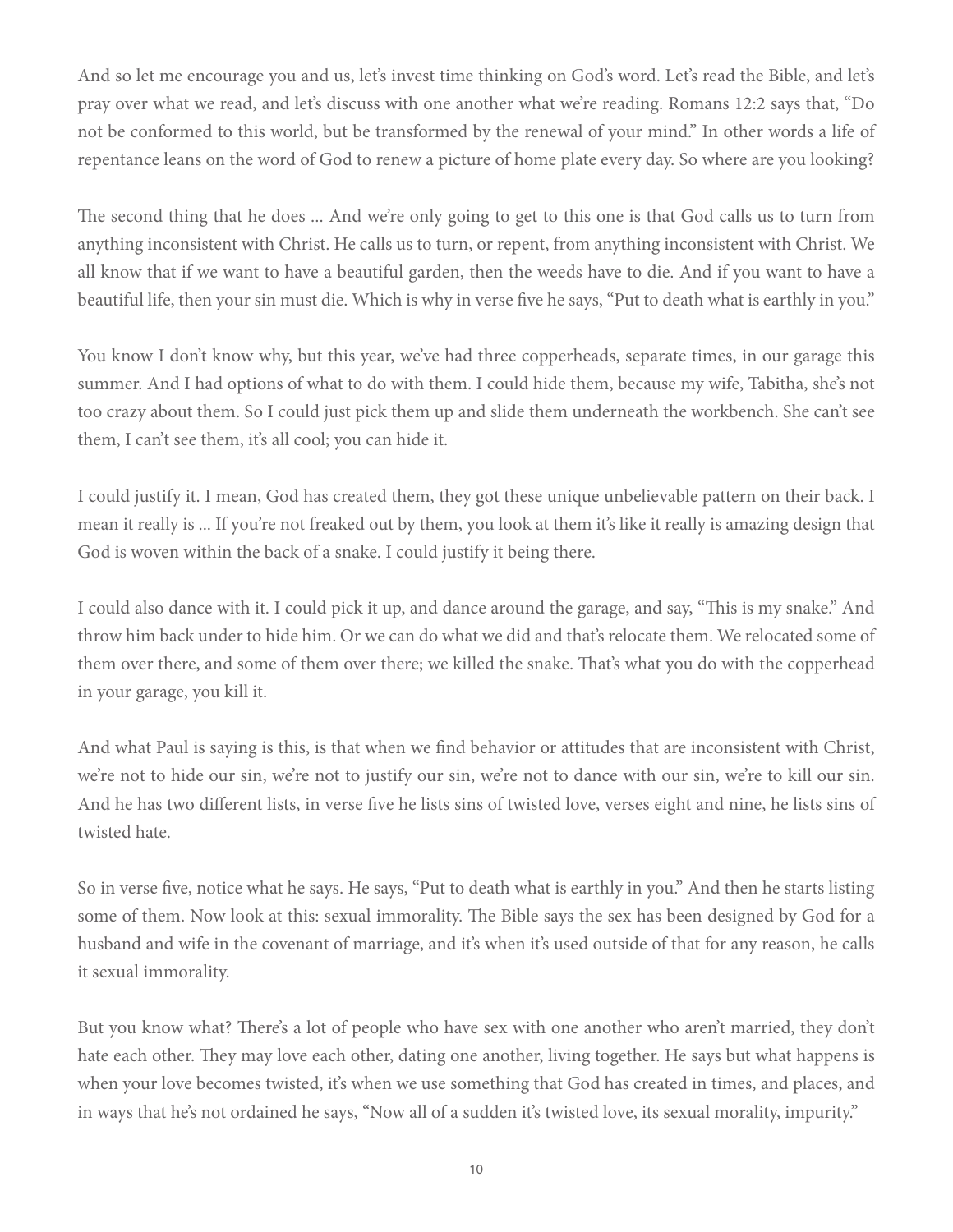Some of us, we love sensuality; that's what the word means, sensuality. We love the feeling of pleasure and so what happens is if you love the feeling of pleasure so intensely is you give yourself up to more and more kinds of impurity.

And then he talks about passion. Passion is the same word of lust. Some people when you look at the human body how God created it, he created it good. All the curves, and all the shapes, and everything is there and you're like, "Hey, this is really good." But if it becomes an inordinate amount of love towards something and then it's twisted then what happens is this, is we begin to take a love for something God created and we begin to objectify it looking at a body without seeing a soul, and so it becomes passion.

He talks about evil desire. This is probably the most confusing one of all of them because it's like this doesn't look like twisted love; but actually it is. The word here, evil desire, is [Greek 00:30:24]. Epi, epic, [Greek 00:30:24], desire. Magnified desire, inordinate desire.

What that means is if something is this grand and yet you're asking it, and you're loving it with this much of your heart, there's a problem; it becomes an evil desire. And then we covet. There's nothing wrong with money, money can buy all kinds of things. It can buy food for somebody that's hungry, but you can love it so much that it becomes covetousness.

And then he says, "And let me tell you what all of these things have in common and that is idolatry." Idolatry is when we make a good thing into an ultimate thing. Exodus chapter 20 tells us this is true of all of us. In the 10 Commandments, the very first commandment, "I'm the Lord your God and you shall have no other gods before me." He doesn't give us a third option, "Or you don't have to worship anything." No, he knows we will be worshiping, we will all be worshiping something, and so he says, "This is it, you're either worshiping me or you're seeing something else."

It's not possible not to worship, it is impossible not to build up something as a tower of hope, and pleasure, and power, and protection over our life. And yet like this picture you look at it, when the storms come we all look for something. Bad stuff happens and immediately we turn around and we look for the towers that we believe can protect us and provide for us. So we run to these places and the Bible says that everything outside of Christ is an imaginary tower.

And yet even for us ... In this picture, obviously, it's not inconspicuous, it's like there it is. But here's the deal, for us, for our life, it's really interesting idols they are very stealth, because they're originated on something that we love.

So we need to have a test how do we understand what our idols are? Well, instead of writing these down ... Okay, all the notes of these, they're always on the website. So if you're [inaudible 00:32:31] write it down, instead of writing these down and not thinking about it, I would encourage you to answer the question in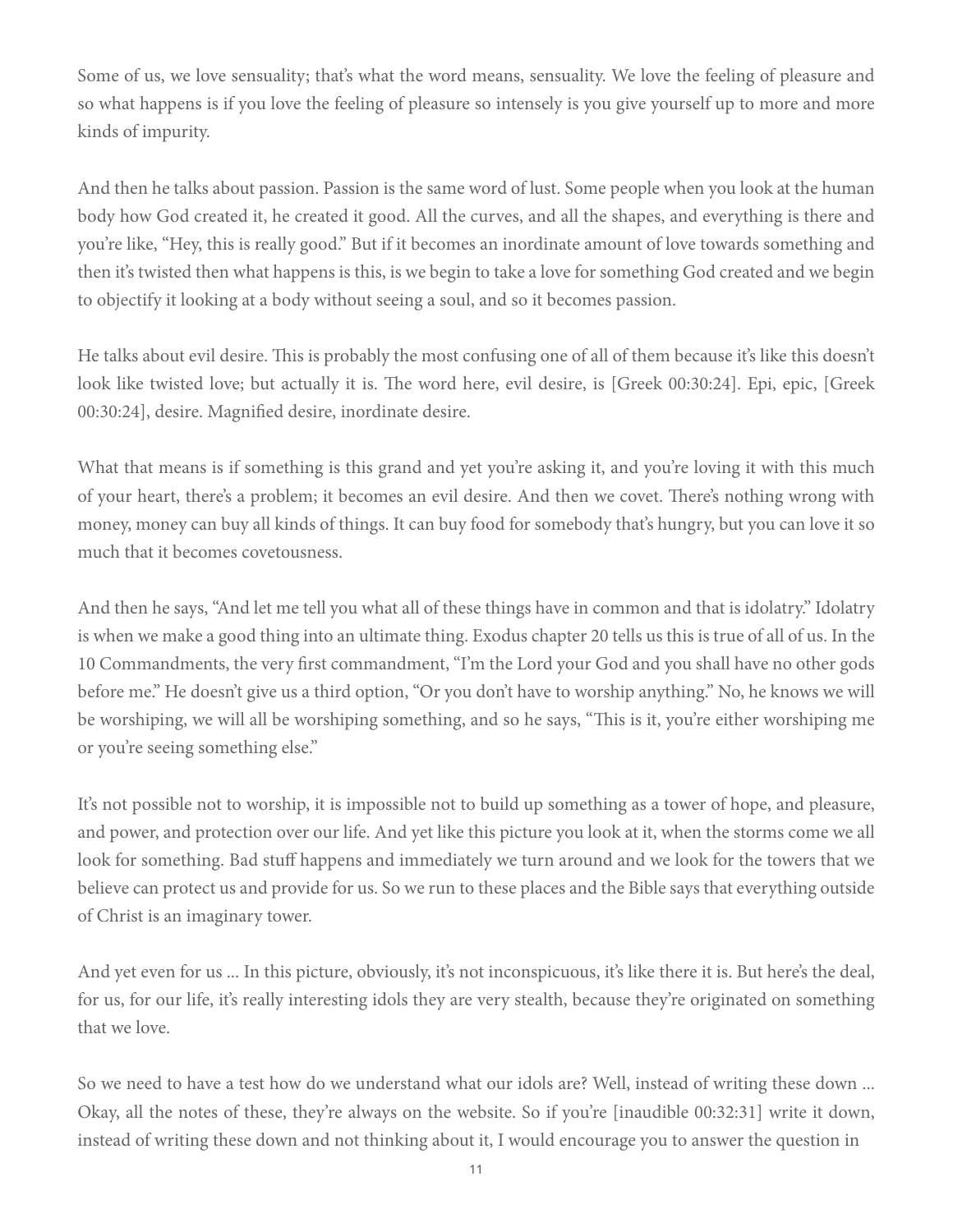your heart.

The first question you can ask yourself is this: what thing when it's withheld elicits your strongest emotions? What this week created greater pleasure and emotion than when you were just worshiping the son of God? Was it a touchdown? Or it can be the opposite; it can be bad emotions.

You see if you make a promotion, it's just a promotion and you don't get it, it's a bummer. Say, "Yeah, man I was kind of hoping for, but that's okay." But if you make that promotion, and the title, and the money, and the ambition, and the achievement an idol, you have an inordinate ambition, then what happens is you don't get ... It's not a bummer when you don't get it, it's bitter when you don't get it. And so what is it in your life right now that when it's withheld it elicits the strongest emotions?

Let me give you another test. What thing, when it is threatened, leads you to vilify its competitor? See idols are always weak, so they need somebody to protect. And the way that they tell us to protect is by vilifying whatever it is that competes.

Let me give you an example of this. It would never happen around here because we don't really care about basketball. But let's just say that there was a place and it had a bunch of basketball teams, and everybody really loved those basketball teams. And they had different colors and all of a sudden you started to like one of those colors so much that when a coach of another team they're wearing royal blue and they're coming out, and there's a guy who's won a bunch of games as the coach. Now if you have an idol towards one of the other teams, what'll happen is this. As a believer in Jesus Christ instead of seeing that man has a soul that will live forever in heaven or hell, you will take your idol that needs you to be fiercely competitive against its opponents, you need to vilify them and so now you can justify hating those people, "I hate them, I hate them." That is idolatry, it's what it is.

If whatever your idol is has a competitor and you have to vilify it in order to prop up what you love, it's called an idol. Now we happen to be in election season, so let's talk about this, "Oh it's about time, I was wondering what he was going to tell everybody how to vote."

No, I'm going to tell you not to have idols, that's what I'm going to do, and here it is. Ready? It is very possible, and it's right, for you to have an understanding of how the country should be led, how you hope that it will be led. But if you have to vilify one of the two people, and you hate them with a visceral emotion, there's a really good possibility that you're dealing with idolatry.

The third test ... I know this is going well, isn't it? The third test what thing, if it were lost, would lead you to ultimate despair? What would lead you to ultimate despair? "I just can't even live anymore If I don't get this." Let me just tell you something, everything you have outside of Jesus is going to be lost: your wife, your parents, your children; everything will be lost. So what is it among all the things that will be lost, if it were lost,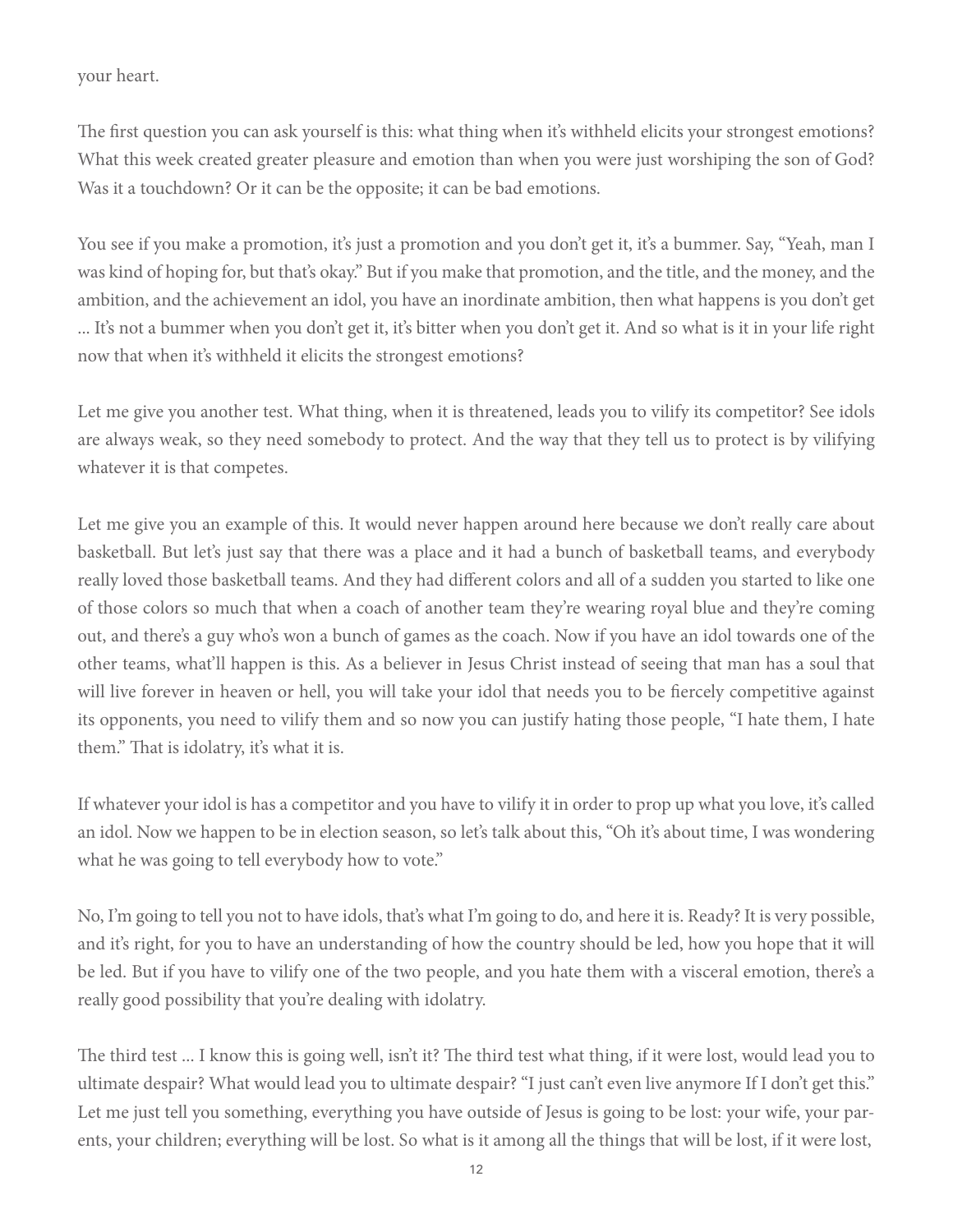you would say, "I just cannot live here anymore?" That's a good possibility that's an imaginary tower.

Remember Jonah? God calls Jonah, "Hey, I want you to go to these people. I know you hate the people, and I know that they're ungodly people, go and preach repent." He goes, sort of, took some prodding, and a fish, and other ... Finally gets there. And he's like, "Fine I'm going." And he preaches then everybody repents.

You get to chapter four, and this is what Jonah says to the Lord, "Please take my life from me for it is better for me to die than to live." Now this is an amazing thought what he's saying. He's speaking to God, "I am the Lord your God, no other gods before me." He's speaking to the one who's supposed to have all of his affection, and what he's saying is this, "I have nothing now to live for."

Well why would he say that? This is why, it's because he had an idol of Jewish nationalism, "We're the best people, this is our country, we're the special people, the holy people, the appointing people from God. And if God does anything kind and other people ... And those people respond to God's kindness and they become part of his people, then we're not special anymore."

So when they all repent, the prophet of God says, "Just kill me now God because I have nothing left to live for." We need to remember Jonah's words the day after the election. There will be a bunch of people around the country, and in our church, that says, "It's all up in flames, dumpster fire. I have nothing to live for." You have everything to live for because you have Christ.

It's amazing that time just moves so fast. Okay, Paul changes metaphors; I got to go. Paul changes metaphors as the targets the sins of twisted hate. I just got to say it real quickly, we'll pick the next week here. But he says, "But now you must put them all away." Now he's not talking about life and death, he's talking about putting things on, taking these off. And he's talking about it like clothes.

And he talks about them, these sins of twisted hate he says there's anger, which is hatred. Wrath which is rage. Malice which is cruelty. Slander which is to insult somebody. Obscene talk from your mouth. Don't lie to one another. Then he says this is why, he goes, "You've put off the old self with this practice and have put on the new self."

You see when we trust Jesus Christ, we get new clothes. And therefore, any other time in our life we look down and we see the old clothes on, he says, "Just change clothes." It's a sign you need to repent right now and when you do, it's going to protect you from a fall and it's going to provide for you refreshment for your soul.

So let me finish with a few applications; there's actually three of them here. First, let's admit our need and trust Jesus Christ. I know there's some of you listening right now and you've never trusted Christ, and so when you read verse six and seven and it says, "Because of these the wrath of God is coming." You read that and you say, "That means the wrath of God is coming to me." And friend it is, but it doesn't have to.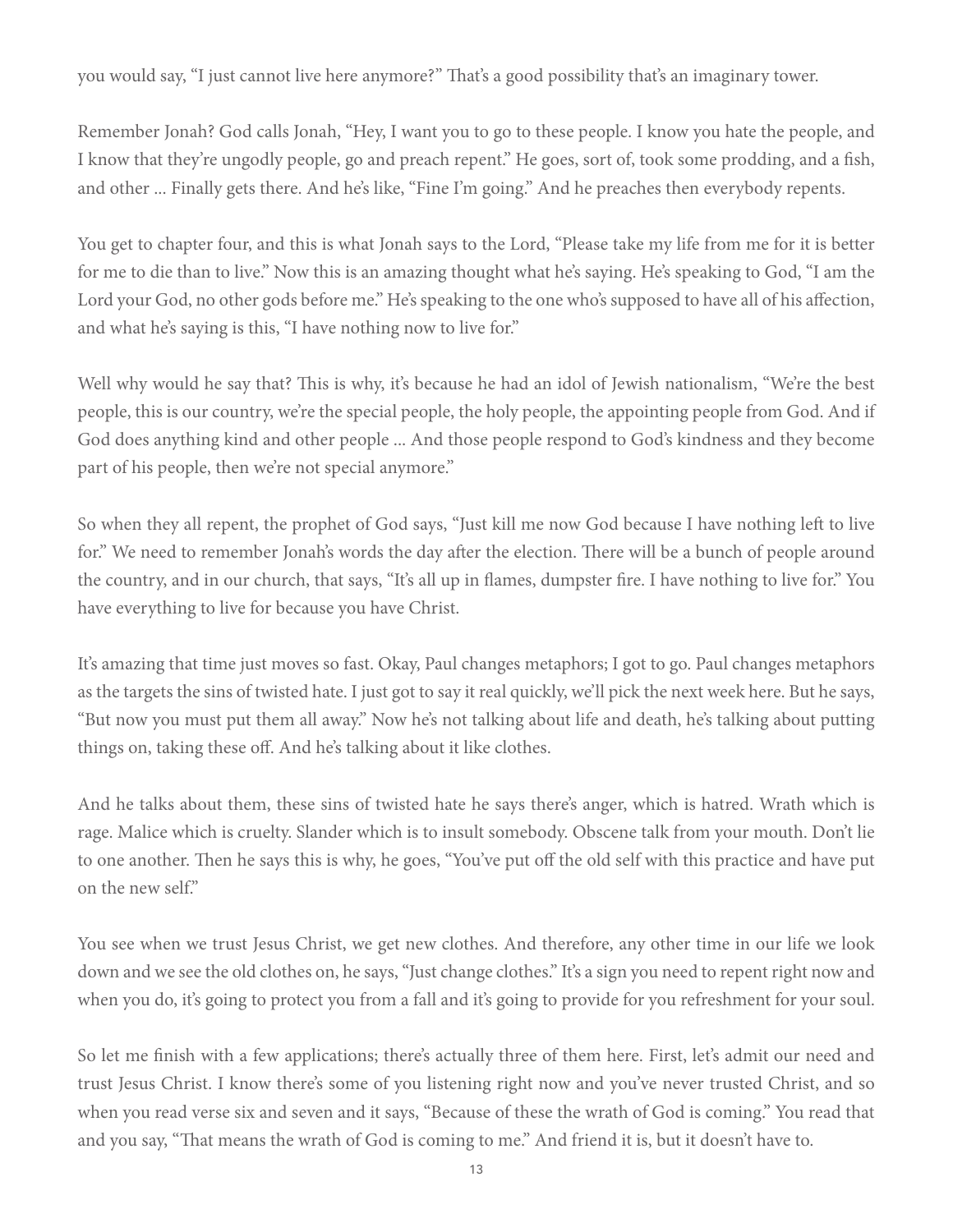He says, "This is how we used to live, but if you're outside of Christ, this is how you're living." Our only hope to avert wrath and to leave the sin that's going to strip us of our dignity and of our joy is to trust Jesus Christ and be forgiven of all of our sin; and he will do that.

If you repent of self righteousness and believing that you can save yourself, and you place your faith in Jesus Christ and his death and resurrection, confessing him as Lord of your life, the Bible says that he forgives us of our sin and fills us. He gives us himself so that we now have within us the source of love, and wisdom, and truth. You can trust him now and I plead that you would.

Second thing is as you continue to walk with the Lord then ... So if you have already done that at some point in your life, this is the next step for you, and that is to unmask sin by confessing it as God describes it. One of the great problems that we have as people is minimizing our sin. We love to take our sin and sterilize it. It's like we have a poodle so we need to put a sweater on the poodle and say, "Well it's a sin, it's yeah. He needs some warmth, let's talk about him this way."

Don't do that with the Lord, this is what I mean. If the night before you spent time with a friend and you happened to gossip about somebody else, and all of a sudden you feel guilty about it, don't come to the Lord and say, "You know what God, I said too much last night." No what you didn't do was just say too much last night.

Instead you need to call it what God describes it, because only by calling it what it is can you identify and say, "This is what has to go." So instead of saying, "I said too much." We can say, "God I gossiped about that person last night that was made in your image which means I also maligned you. I slandered them, I judged their motives without knowing their motives, and I sowed seeds of discord because I said it to somebody else. But one of the biggest problems God is I also liked it, I enjoyed it, I felt good when I was doing it."

And so what you have to do is you have to trace your sin to its source and then you confess it to God. Now what do you do then? Now all of a sudden we have it, it's sitting there like, "This is the sin in my life, what do I do with it now?" You take that sin to the cross.

And there's another place you can take it, and I want to talk about that real quick. I know I'm out of time, but this is probably the most important thing I can tell you because otherwise you walk out of here and you think repentance is all about feeling bad about yourself. It's not, it's about running to the Lord.

There's two places you can take your sin. You can take it to a place called Mount Sinai and that's where the law of God came. This is like a ... You can think of these two things like it's a metaphor; you can't actually run to these places. But there's Sinai and then there's the cross or Calvary.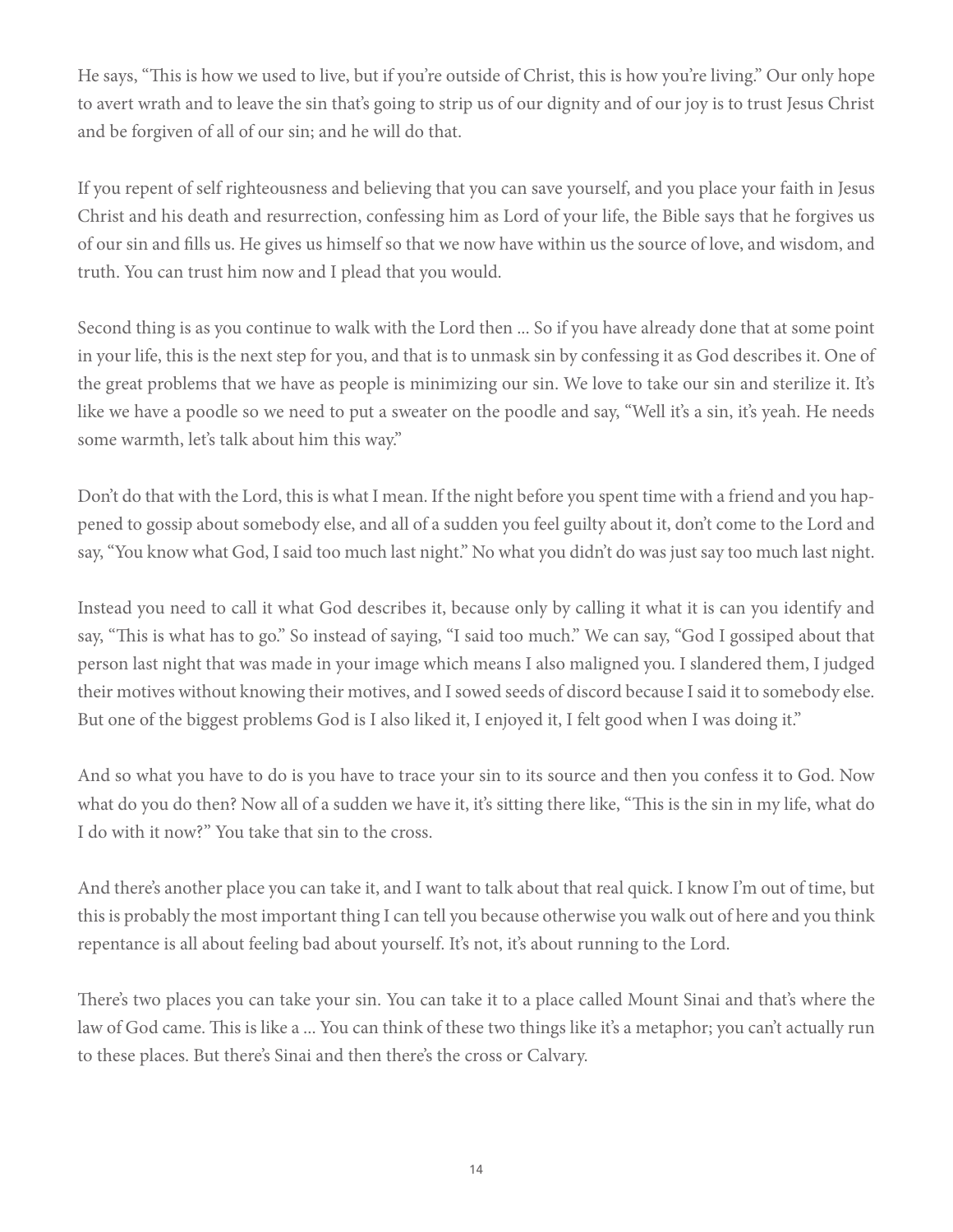Sinai is where the law came. And so what happens is this, is when you feel guilty about something and then you suddenly you say, "Okay God this is what it is." The most natural thing to do is to run the Sinai because the Sinai is where we feel self loathing, and that feels so remorseful when we self loath.

But here's the problem, meaning we get there and we go, "God I'm horrible, I did this again, I'm just such a terrible person, I will never amount to anything. My family's not going to love me, they're not going to respect me, it's just terrible, terrible, terrible." Self loathing hates shame but it doesn't necessarily learn to hate sin.

And so once the shame has worn off, Sinai provides no power whatsoever to resist the sin the next time because we have not learned to hate the sin; we still love it. Which is why we have to go to the cross where we see Jesus hanging there for us, paying our price, committed to our purity, bearing our shame.

You see it's at the cross that sin loses its power; this power is desire. The greatest problem that you have with your sin is that you want to. The only way to change your want to is to change your love. And the only way you can do that is at the cross sin loses its power, because at the cross we're staring at a more attractive power.

And when we see what our sin did to him, now all of a sudden instead of just feeling icky about our sin, now we hate it because of what it did to the greatest man of all. So whatever it is that you find in your heart that the Lord reveals when you look to home plate, run to the Lord and take it to the cross, and you'll find power to say, "No." Tomorrow. So what I want to do is give you an opportunity right now just to take a moment and pray and confess your sin to the Lord. So why don't you do that.

Father in heaven, your word says that, "If we confess our sin that you're faithful and just to forgive us of our sin and cleanse us from all unrighteousness." So because of your kindness in offering us such a gift, we come to you and ask that you would forgive us. I pray for those who are here who have yet to trust Christ that they would run to the cross and see Jesus, the savior of their soul, and that they would trust him now. And I pray for those of us who've already done that who continue to wrestle with our sin, and fail, and I pray Father that you would help us to take our sin to the cross. And would you strike our attention by helping us to see the greatest of all in the person of Christ. So thank you for your love for us, thank you for your forgiveness. We sing to you now, we magnify you, you're the one and only. And we pray this in Jesus name, amen.